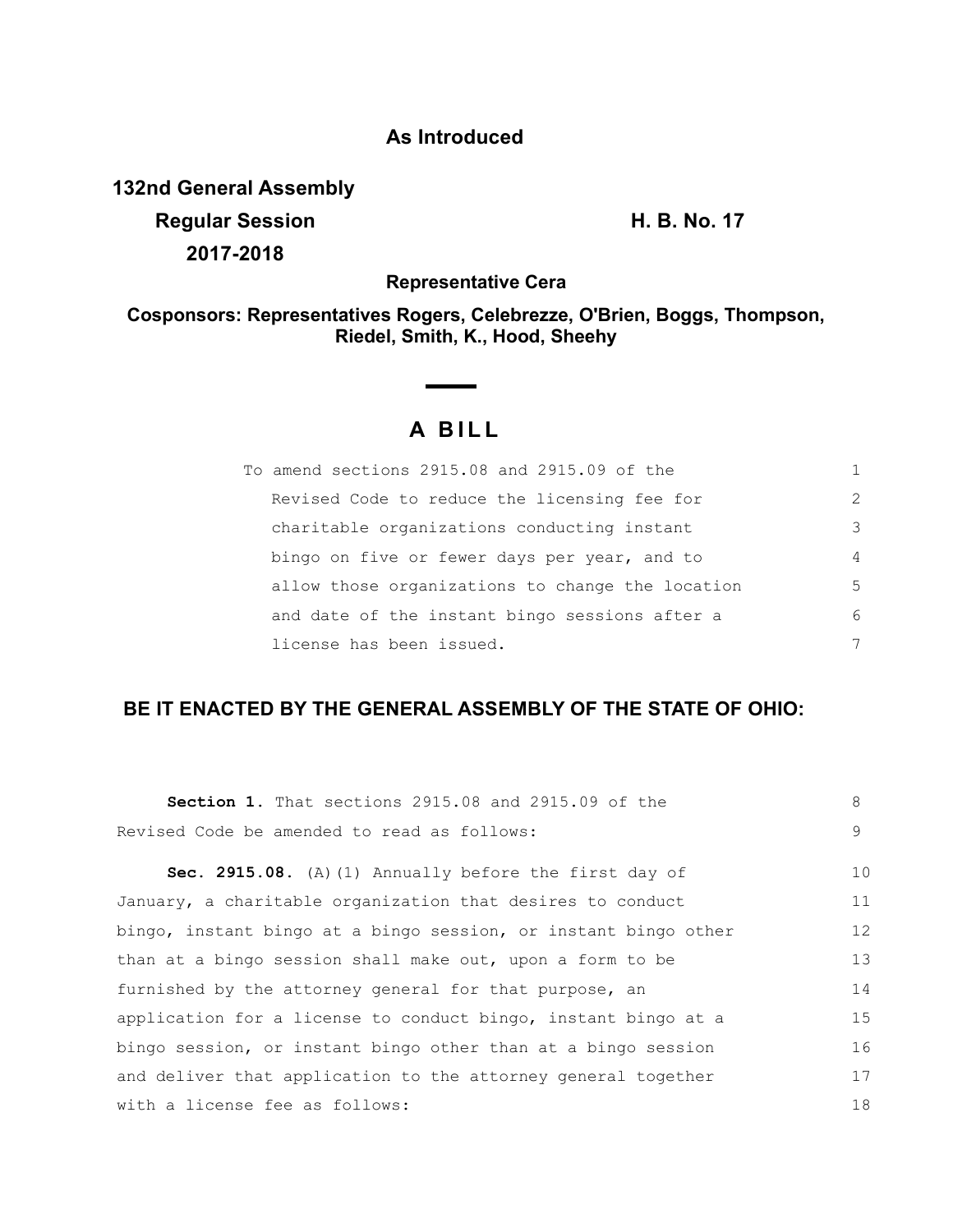## **H. B. No. 17 Page 2 As Introduced**

| (a) Except as otherwise provided in this division, for a         | 19 |
|------------------------------------------------------------------|----|
| license for the conduct of bingo, two hundred dollars;           | 20 |
| (b) For a license for the conduct of instant bingo at a          | 21 |
| bingo session or instant bingo other than at a bingo session for | 22 |
| a charitable organization that previously has not been licensed  | 23 |
| under this chapter to conduct instant bingo at a bingo session   | 24 |
| or instant bingo other than at a bingo session, a license fee of | 25 |
| five hundred dollars, and for any other charitable organization, | 26 |
| a license fee that is based upon the gross profits received by   | 27 |
| the charitable organization from the operation of instant bingo  | 28 |
| at a bingo session or instant bingo other than at a bingo        | 29 |
| session, during the one-year period ending on the thirty-first   | 30 |
| day of October of the year immediately preceding the year for    | 31 |
| which the license is sought, and that is one of the following:   | 32 |
| (i) Five hundred dollars, if the total is fifty thousand         | 33 |
| dollars or less;                                                 | 34 |
| (ii) One thousand two hundred fifty dollars plus one-            | 35 |
| fourth per cent of the gross profit, if the total is more than   | 36 |
| fifty thousand dollars but less than two hundred fifty thousand  | 37 |
| one dollars;                                                     | 38 |
| (iii) Two thousand two hundred fifty dollars plus one-half       | 39 |
| per cent of the gross profit, if the total is more than two      | 40 |
| hundred fifty thousand dollars but less than five hundred        | 41 |
| thousand one dollars;                                            | 42 |
| (iv) Three thousand five hundred dollars plus one per cent       | 43 |
| of the gross profit, if the total is more than five hundred      | 44 |
| thousand dollars but less than one million one dollars;          | 45 |

(v) Five thousand dollars plus one per cent of the gross profit, if the total is one million one dollars or more<sub>t</sub>. 46 47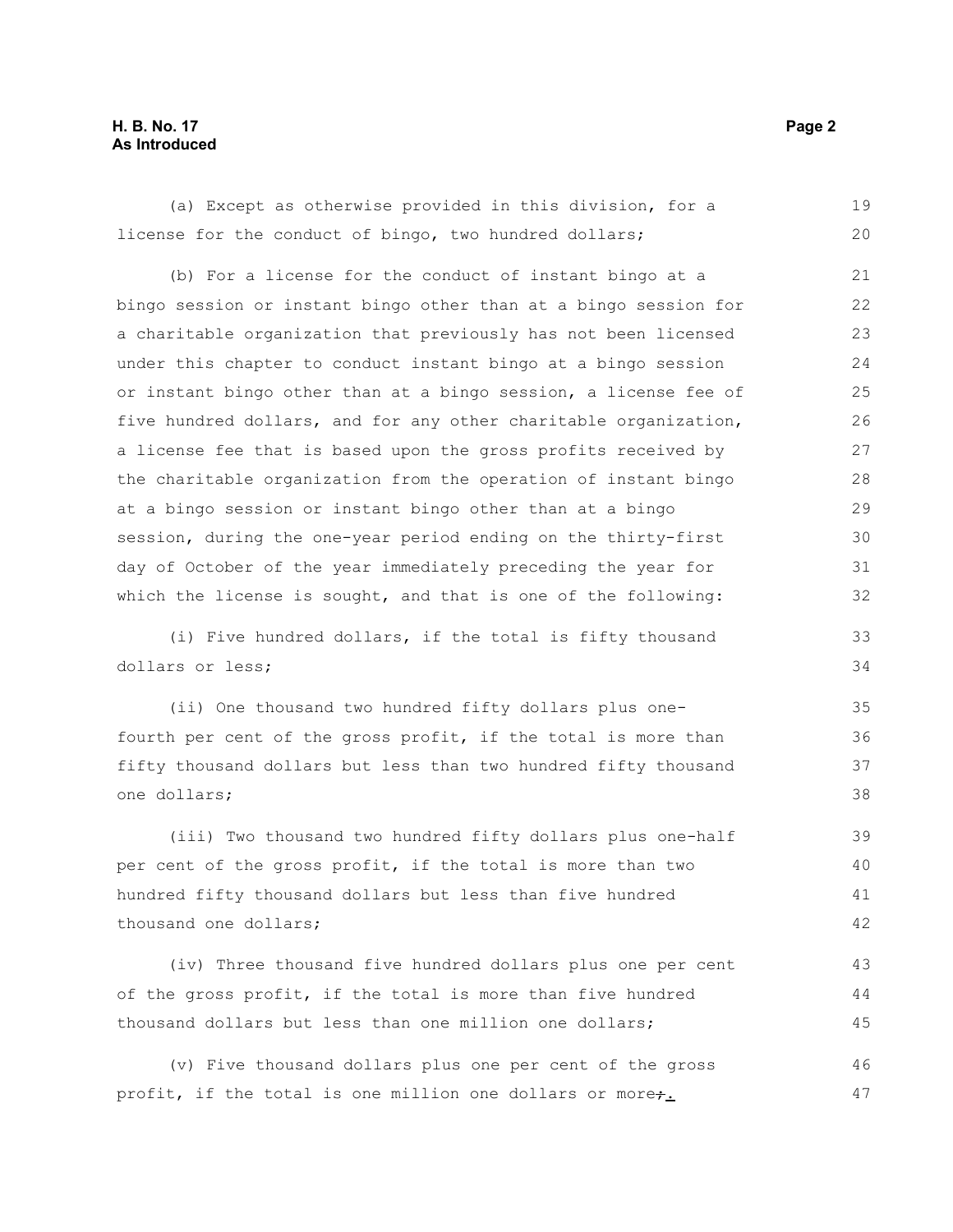## **H. B. No. 17 Page 3 As Introduced**

| (c) A reduced license fee established by the attorney            | 48 |
|------------------------------------------------------------------|----|
| general pursuant to division (G) of this section-i               | 49 |
| (d) For a license to conduct bingo for a charitable              | 50 |
| organization that prior to July 1, 2003, has not been licensed   | 51 |
| under this chapter to conduct bingo, instant bingo at a bingo    | 52 |
| session, or instant bingo other than at a bingo session, a       | 53 |
| license fee established by rule by the attorney general in       | 54 |
| accordance with division (H) of this section;                    | 55 |
| (e) For a license to conduct instant bingo at a bingo            | 56 |
| session or instant bingo other than at a bingo session on five   | 57 |
| or fewer days in a calendar year, a license fee of fifty         | 58 |
| <u>dollars</u> .                                                 | 59 |
| (2) The application shall be in the form prescribed by the       | 60 |
| attorney general, shall be signed and sworn to by the applicant, | 61 |
| and shall contain all of the following:                          | 62 |
| (a) The name and post-office address of the applicant;           | 63 |
| (b) A statement that the applicant is a charitable               | 64 |
| organization and that it has been in continuous existence as a   | 65 |
| charitable organization in this state for two years immediately  | 66 |
| preceding the making of the application;                         | 67 |
| (c) The location at which the organization will conduct          | 68 |
| bingo, and if the application is for a license to conduct        | 69 |
| instant bingo at a bingo session or instant bingo other than at  | 70 |
| a bingo session on five or fewer days in a calendar year, any    | 71 |
| alternate location at which the applicant may conduct bingo,     | 72 |
| which location shall be within the county in which the principal | 73 |
| place of business of the applicant is located, the days of the   | 74 |
| week and the times on each of those days when bingo will be      | 75 |
| conducted, whether the organization owns, leases, or subleases   | 76 |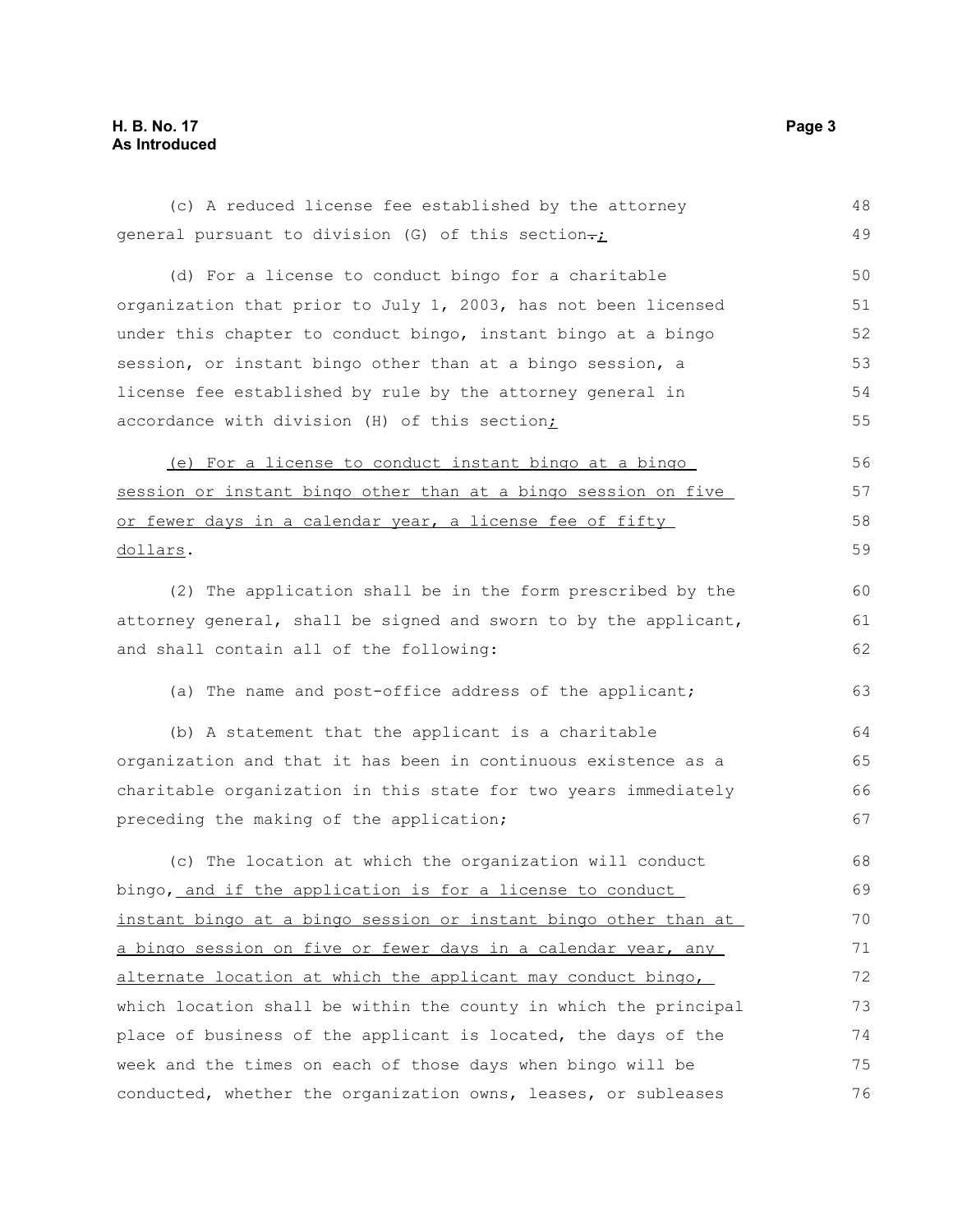the premises, and a copy of the rental agreement if it leases or subleases the premises; (d) A statement of the applicant's previous history, record, and association that is sufficient to establish that the applicant is a charitable organization, and a copy of a determination letter that is issued by the Internal Revenue Service and states that the organization is tax exempt under subsection 501(a) and described in subsection 501(c)(3), 501(c) (4), 501(c)(7), 501(c)(8), 501(c)(10), or 501(c)(19) of the Internal Revenue Code; (e) A statement as to whether the applicant has ever had any previous application refused, whether it previously has had a license revoked or suspended, and the reason stated by the attorney general for the refusal, revocation, or suspension; (f) A statement of the charitable purposes for which the net profit derived from bingo, other than instant bingo, will be used, and a statement of how the net profit derived from instant bingo will be distributed in accordance with section 2915.101 of the Revised Code; (g) Other necessary and reasonable information that the attorney general may require by rule adopted pursuant to section 111.15 of the Revised Code; 77 78 79 80 81 82 83 84 85 86 87 88 89 90 91 92 93 94 95 96 97 98

(h) If the applicant is a charitable trust as defined in section 109.23 of the Revised Code, a statement as to whether it has registered with the attorney general pursuant to section 109.26 of the Revised Code or filed annual reports pursuant to section 109.31 of the Revised Code, and, if it is not required to do either, the exemption in section 109.26 or 109.31 of the Revised Code that applies to it; 99 100 101 102 103 104 105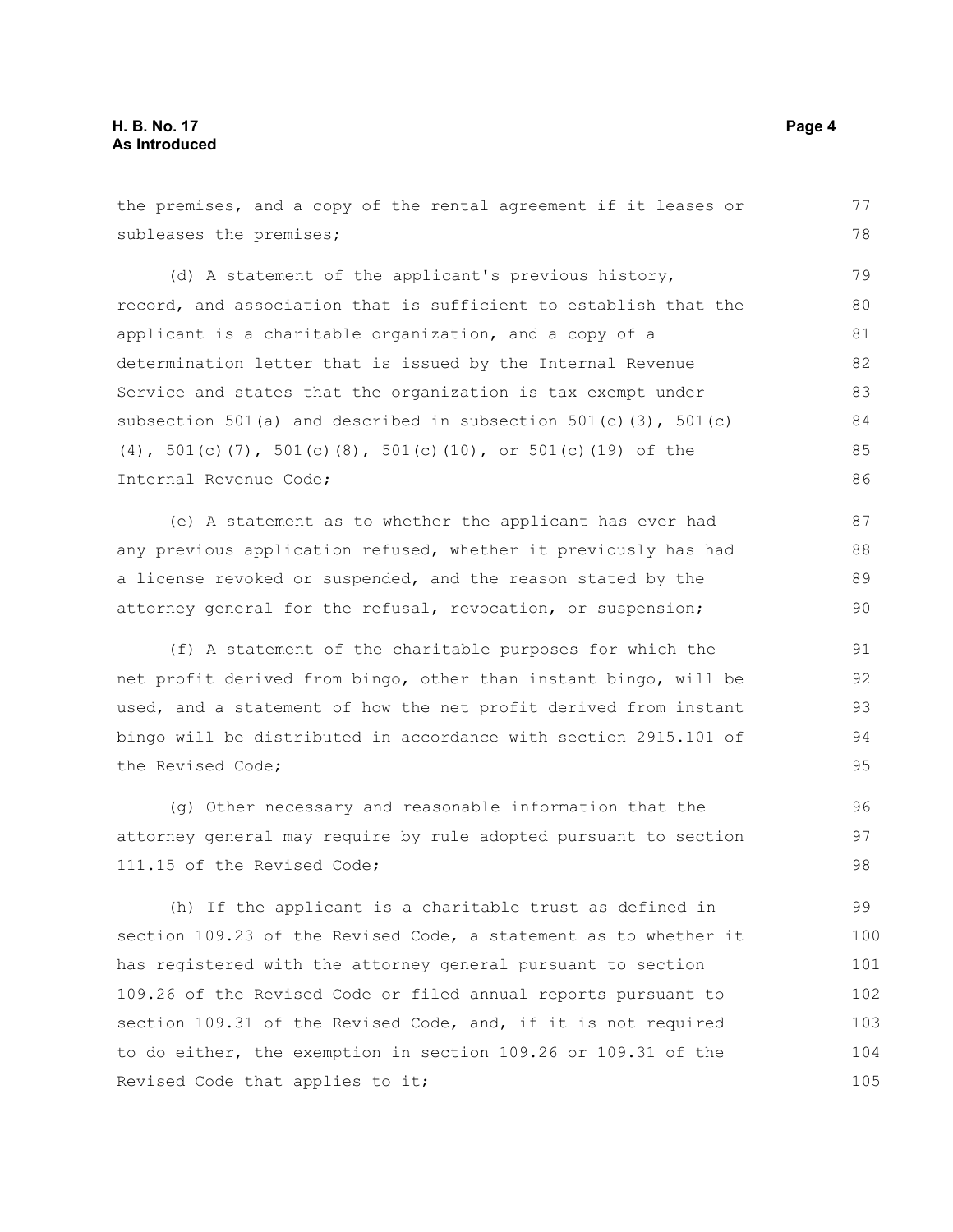#### **H. B. No. 17 Page 5 As Introduced**

(i) If the applicant is a charitable organization as defined in section 1716.01 of the Revised Code, a statement as to whether it has filed with the attorney general a registration statement pursuant to section 1716.02 of the Revised Code and a financial report pursuant to section 1716.04 of the Revised Code, and, if it is not required to do both, the exemption in section 1716.03 of the Revised Code that applies to it; 106 107 108 109 110 111 112

(j) In the case of an applicant seeking to qualify as a youth athletic park organization, a statement issued by a board or body vested with authority under Chapter 755. of the Revised Code for the supervision and maintenance of recreation facilities in the territory in which the organization is located, certifying that the playing fields owned by the organization were used for at least one hundred days during the year in which the statement is issued, and were open for use to all residents of that territory, regardless of race, color, creed, religion, sex, or national origin, for athletic activities by youth athletic organizations that do not discriminate on the basis of race, color, creed, religion, sex, or national origin, and that the fields were not used for any profit-making activity at any time during the year. That type of board or body is authorized to issue the statement upon request and shall issue the statement if it finds that the applicant's playing fields were so used; 113 114 115 116 117 118 119 120 121 122 123 124 125 126 127 128 129

 (k) In the case of an applicant seeking a license to conduct instant bingo at a bingo session or instant bingo other than at a bingo session on five or fewer days in a calendar year, the specific days during the calendar year and times on those days at which instant bingo shall be conducted. 130 131 132 133 134

(3) The attorney general, within thirty days after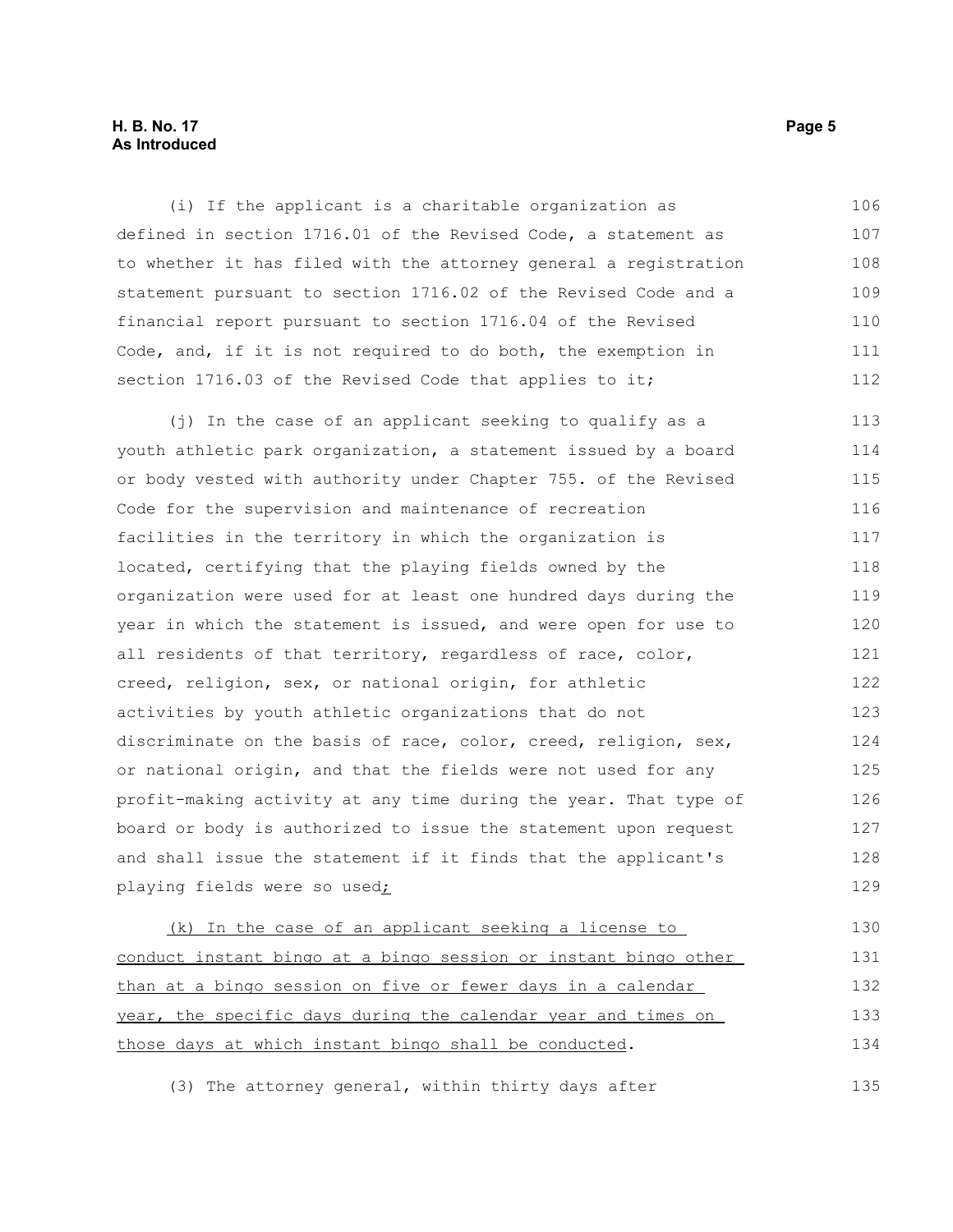#### **H. B. No. 17 Page 6 As Introduced**

receiving a timely filed application from a charitable organization that has been issued a license under this section that has not expired and has not been revoked or suspended, shall send a temporary permit to the applicant specifying the date on which the application was filed with the attorney general and stating that, pursuant to section 119.06 of the Revised Code, the applicant may continue to conduct bingo until a new license is granted or, if the application is rejected, until fifteen days after notice of the rejection is mailed to the applicant. The temporary permit does not affect the validity of the applicant's application and does not grant any rights to the applicant except those rights specifically granted in section 119.06 of the Revised Code. The issuance of a temporary permit by the attorney general pursuant to this division does not prohibit the attorney general from rejecting the applicant's application because of acts that the applicant committed, or actions that the applicant failed to take, before or after the issuance of the temporary permit. The issuance of a temporary permit by the attorney general pursuant to this division does not allow an applicant for a license to conduct instant bingo at a bingo session or instant bingo at other than a bingo session on five or fewer days in a calendar year to conduct instant bingo on any days and times other than those approved by the attorney general under this section. 136 137 138 139 140 141 142 143 144 145 146 147 148 149 150 151 152 153 154 155 156 157 158 159

(4) Within thirty days after receiving an initial license application from a charitable organization to conduct bingo, instant bingo at a bingo session, or instant bingo other than at a bingo session, the attorney general shall conduct a preliminary review of the application and notify the applicant regarding any deficiencies. Once an application is deemed complete, or beginning on the thirtieth day after the 160 161 162 163 164 165 166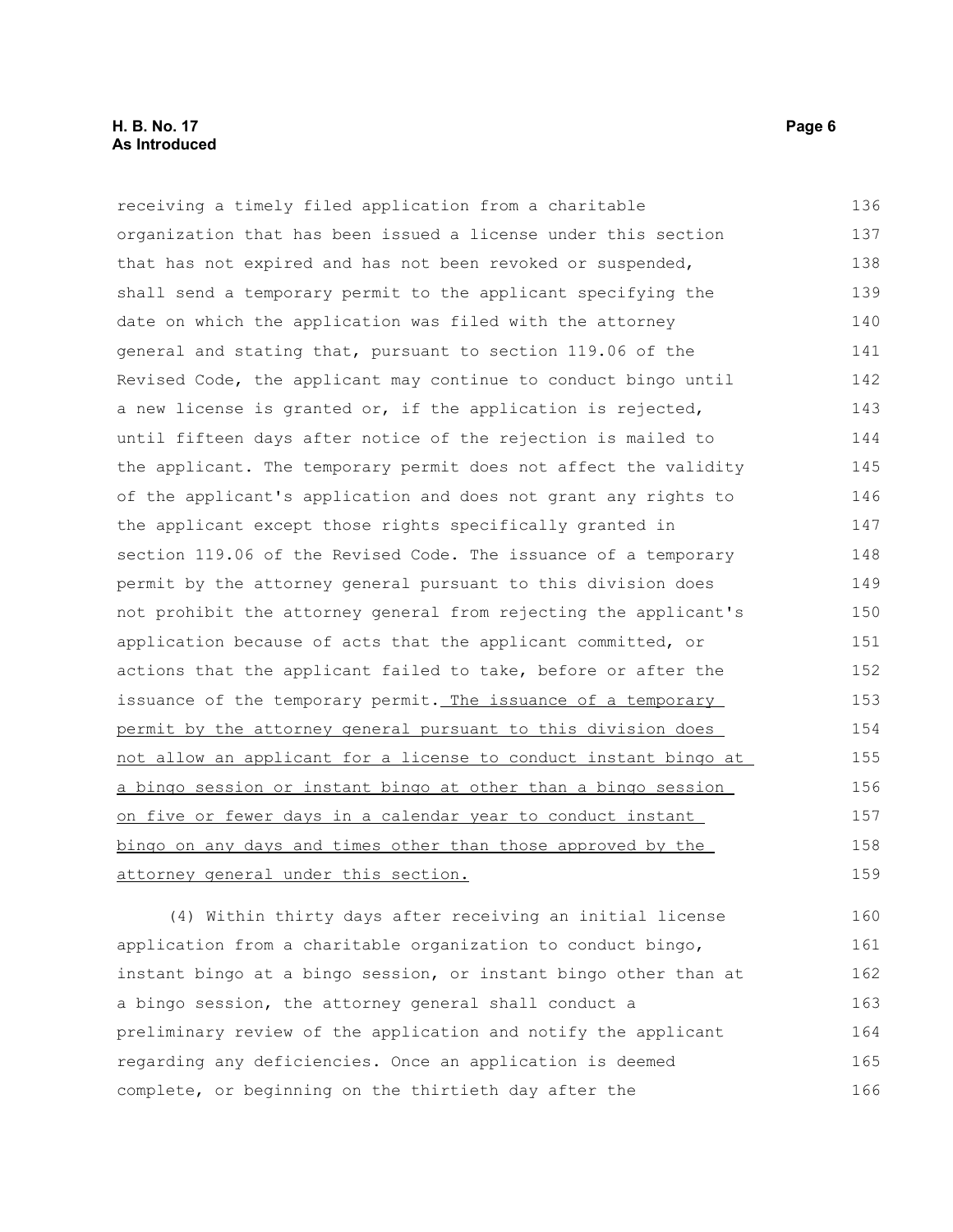#### **H. B. No. 17 Page 7 As Introduced**

application is filed, if the attorney general failed to notify the applicant of any deficiencies, the attorney general shall have an additional sixty days to conduct an investigation and either grant or deny the application based on findings established and communicated in accordance with divisions (B) and (E) of this section. As an option to granting or denying an initial license application, the attorney general may grant a temporary license and request additional time to conduct the investigation if the attorney general has cause to believe that additional time is necessary to complete the investigation and has notified the applicant in writing about the specific concerns raised during the investigation. 167 168 169 170 171 172 173 174 175 176 177 178

(B)(1) The attorney general shall adopt rules to enforce sections 2915.01, 2915.02, and 2915.07 to 2915.13 of the Revised Code to ensure that bingo or instant bingo is conducted in accordance with those sections and to maintain proper control over the conduct of bingo or instant bingo. The rules, except rules adopted pursuant to divisions (A)(2)(g) and (G) of this section, shall be adopted pursuant to Chapter 119. of the Revised Code. The attorney general shall license charitable organizations to conduct bingo, instant bingo at a bingo session, or instant bingo other than at a bingo session in conformance with this chapter and with the licensing provisions of Chapter 119. of the Revised Code. 179 180 181 182 183 184 185 186 187 188 189 190

(2) The attorney general may refuse to grant a license to any organization, or revoke or suspend the license of any organization, that does any of the following or to which any of the following applies: 191 192 193 194

(a) Fails or has failed at any time to meet any requirement of section 109.26, 109.31, or 1716.02, or sections 195 196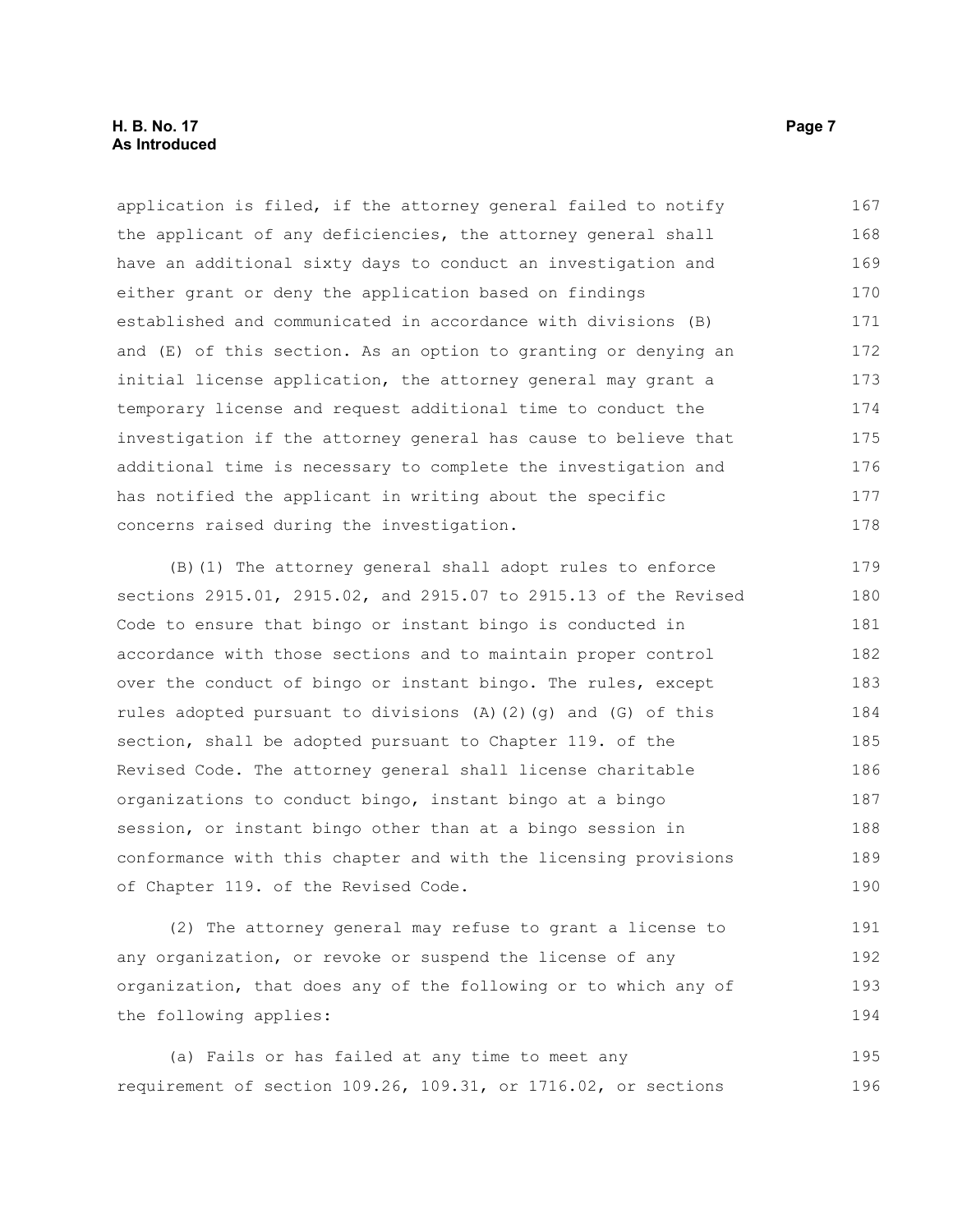2915.07 to 2915.11 of the Revised Code, or violates or has violated any provision of sections 2915.02 or 2915.07 to 2915.13 of the Revised Code or any rule adopted by the attorney general pursuant to this section; 197 198 199 200

(b) Makes or has made an incorrect or false statement that is material to the granting of the license in an application filed pursuant to division (A) of this section; 201 202 203

(c) Submits or has submitted any incorrect or false information relating to an application if the information is material to the granting of the license; 204 205 206

(d) Maintains or has maintained any incorrect or false information that is material to the granting of the license in the records required to be kept pursuant to divisions (A) and (C) of section 2915.10 of the Revised Code, if applicable; 207 208 209 210

(e) The attorney general has good cause to believe that the organization will not conduct bingo, instant bingo at a bingo session, or instant bingo other than at a bingo session in accordance with sections 2915.07 to 2915.13 of the Revised Code or with any rule adopted by the attorney general pursuant to this section. 211 212 213 214 215 216

(3) For the purposes of division (B) of this section, any action of an officer, trustee, agent, representative, or bingo game operator of an organization is an action of the organization. 217 218 219 220

(C) The attorney general may grant licenses to charitable organizations that are branches, lodges, or chapters of national charitable organizations.

(D) The attorney general shall send notice in writing to the prosecuting attorney and sheriff of the county in which the 224 225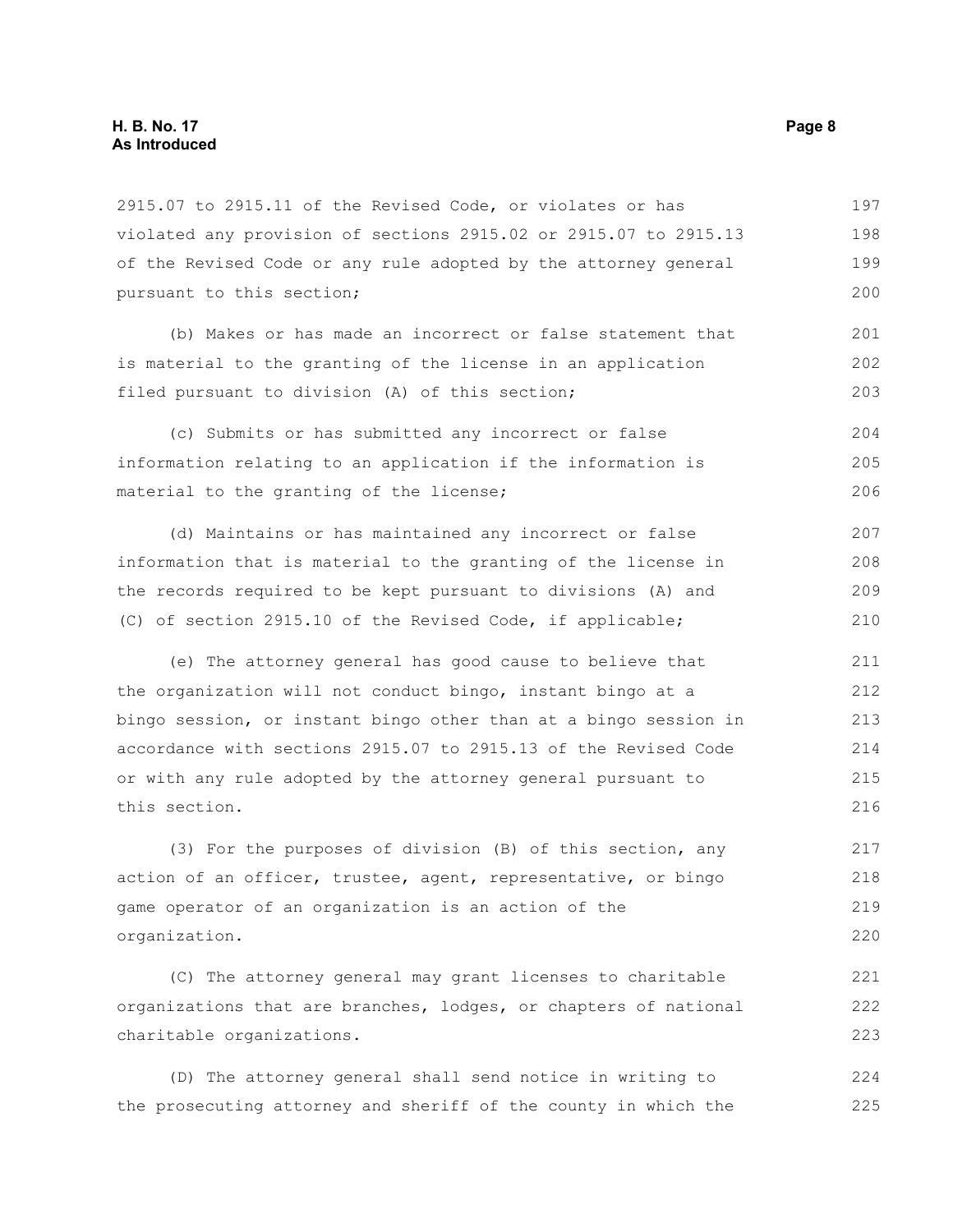organization will conduct bingo, instant bingo at a bingo session, or instant bingo other than at a bingo session, as stated in its application for a license or amended license, and to any other law enforcement agency in that county that so requests, of all of the following: (1) The issuance of the license; (2) The issuance of the amended license; (3) The rejection of an application for and refusal to grant a license; (4) The revocation of any license previously issued; (5) The suspension of any license previously issued. (E) A license issued by the attorney general shall set forth the information contained on the application of the charitable organization that the attorney general determines is relevant, including, but not limited to, the location at which the organization will conduct bingo, instant bingo at a bingo session, or instant bingo other than at a bingo session, any alternate locations identified by organizations applying for a license to conduct instant bingo at a bingo session or instant bingo other than at a bingo session on five or fewer days in a calendar year, and the days of the week and the times on each of those days when bingo will be conducted. If the attorney general refuses to grant or revokes or suspends a license, the attorney general shall notify the applicant in writing and specifically identify the reason for the refusal, revocation, or suspension in narrative form and, if applicable, by identifying the section of the Revised Code violated. The failure of the attorney general to give the written notice of the reasons for the refusal, revocation, or suspension or a mistake in the written 226 227 228 229 230 231 232 233 234 235 236 237 238 239 240 241 242 243 244 245 246 247 248 249 250 251 252 253 254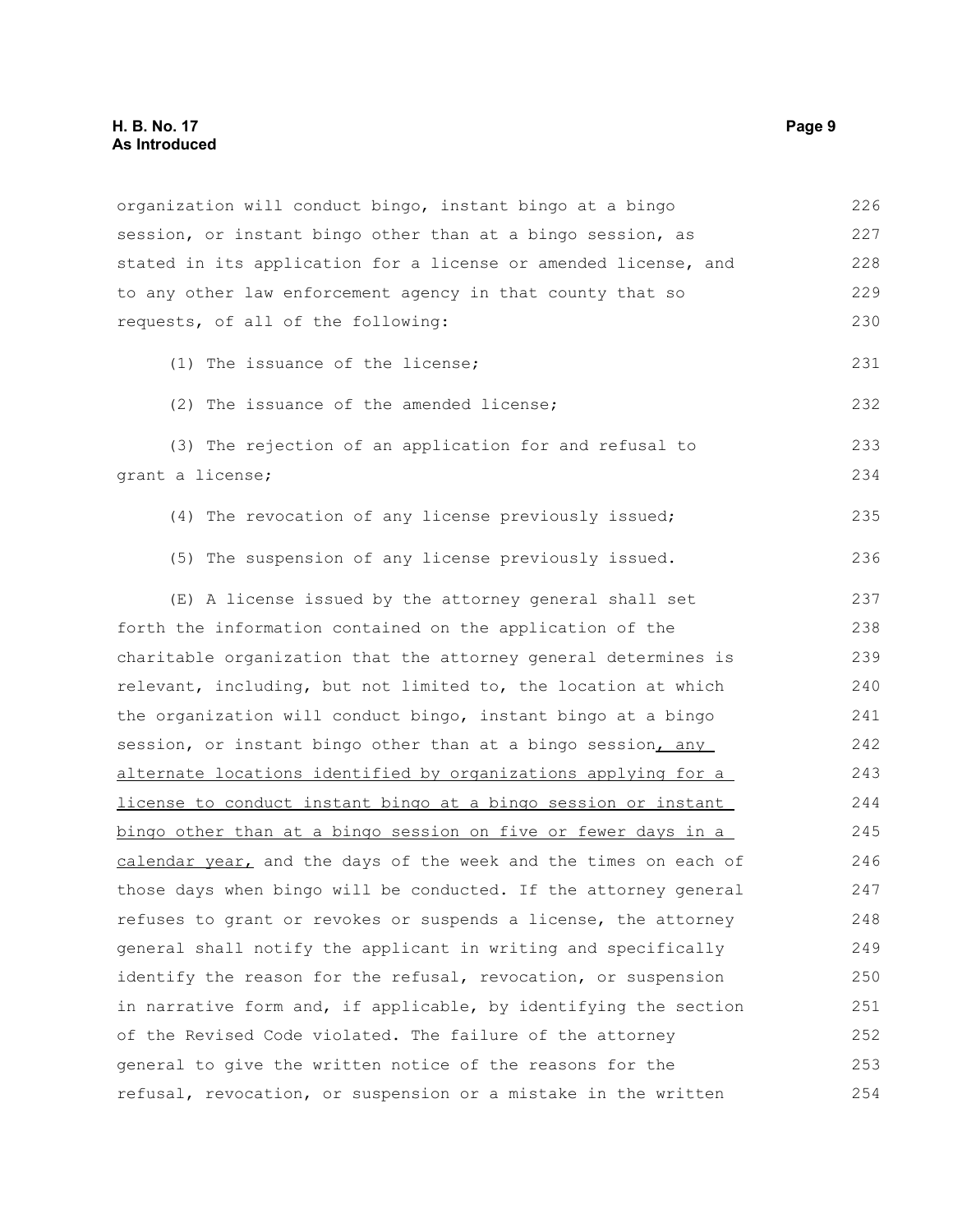notice does not affect the validity of the attorney general's refusal to grant, or the revocation or suspension of, a license. If the attorney general fails to give the written notice or if there is a mistake in the written notice, the applicant may bring an action to compel the attorney general to comply with this division or to correct the mistake, but the attorney general's order refusing to grant, or revoking or suspending, a license shall not be enjoined during the pendency of the action. 255 256 257 258 259 260 261 262

 $(F)$  (1) A charitable organization that has been issued a license pursuant to division (B) of this section, except a license to conduct instant bingo at a bingo session or instant bingo other than at a bingo session on five or fewer days in a calendar year, but that cannot conduct bingo or instant bingo at the location, or on the day of the week or at the time, specified on the license due to circumstances that make it impractical to do so, or that desires to conduct instant bingo other than at a bingo session at additional locations not identified on the license, may apply in writing, together with an application fee of two hundred fifty dollars, to the attorney general, at least thirty days prior to a change in or addition of a location, day of the week, or time, and request an amended license. As applicable, the application shall describe the causes making it impractical for the organization to conduct bingo or instant bingo in conformity with its license and shall indicate the location, days of the week, and times on each of those days when it desires to conduct bingo or instant bingo and, as applicable, shall indicate the additional locations at which it desires to conduct instant bingo other than at a bingo session. Except as otherwise provided in this division, the attorney general shall issue the amended license in accordance with division (E) of this section, and the organization shall 263 264 265 266 267 268 269 270 271 272 273 274 275 276 277 278 279 280 281 282 283 284 285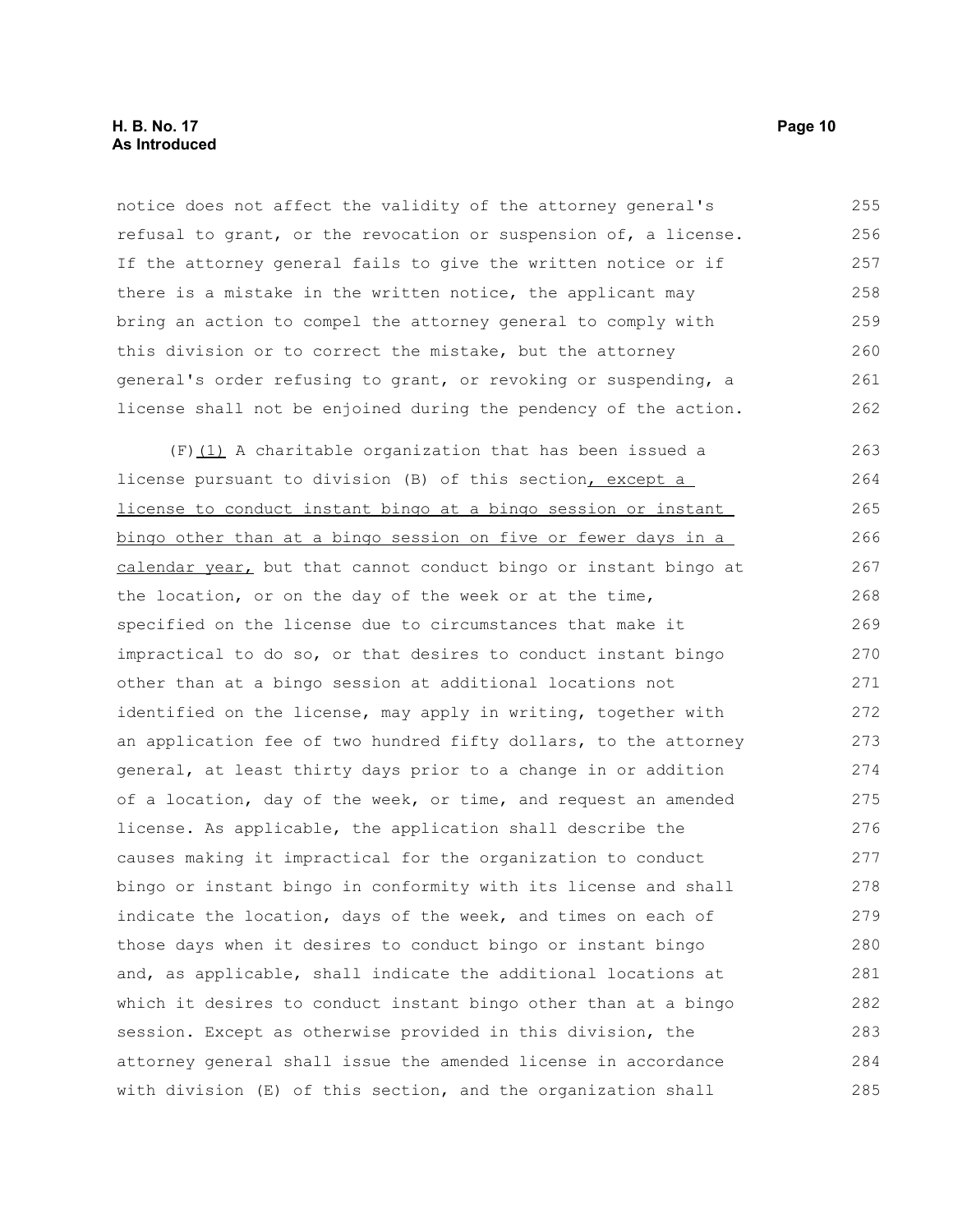surrender its original license to the attorney general. The attorney general may refuse to grant an amended license according to the terms of division (B) of this section. 286 287 288

(2) A charitable organization that has been issued a license to conduct instant bingo at a bingo session or instant bingo other than at a bingo session on five or fewer days in a calendar year and desires to conduct instant bingo on a different day, time, or at a different location than is identified on the license may apply in writing to the attorney general for an amended license at least thirty days before a change in day, time, or location of any of the five instant bingo days. As applicable, the applicant shall indicate the day, time, and locations of each of the days on which the organization desires to conduct instant bingo that do not appear on the original license. The attorney general shall issue the amended license in accordance with division (E) of this section, and the organization shall surrender its original license to the attorney general. 289 290 291 292 293 294 295 296 297 298 299 300 301 302 303

(G) The attorney general, by rule adopted pursuant to section 111.15 of the Revised Code, shall establish a schedule of reduced license fees for charitable organizations that desire to conduct bingo or instant bingo during fewer than twenty-six weeks in any calendar year. 305

(H) The attorney general, by rule adopted pursuant to section 111.15 of the Revised Code, shall establish license fees for the conduct of bingo, instant bingo at a bingo session, or instant bingo other than at a bingo session for charitable organizations that prior to July 1, 2003, have not been licensed to conduct bingo, instant bingo at a bingo session, or instant bingo other than at a bingo session under this chapter. 309 310 311 312 313 314 315

304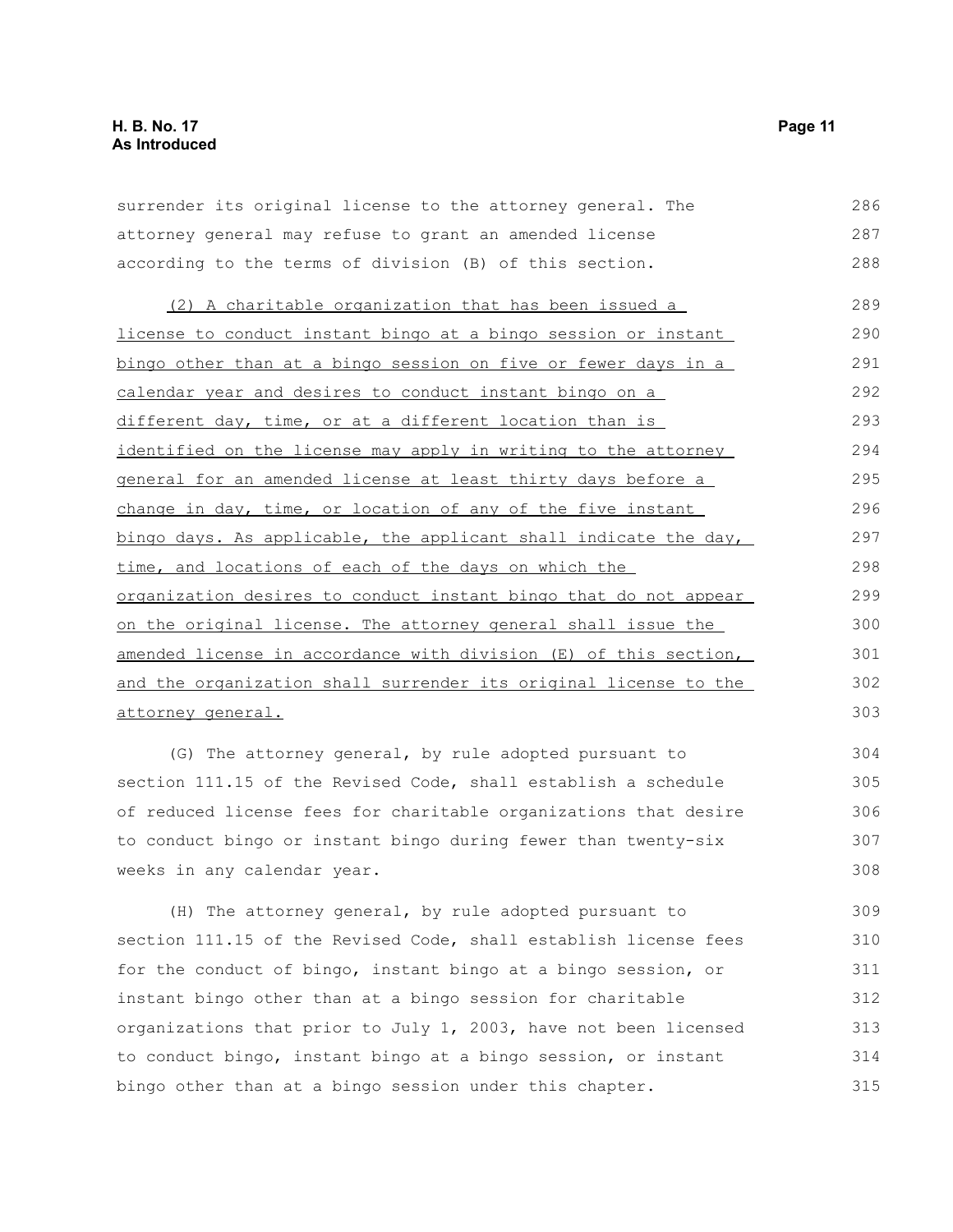(I) The attorney general may enter into a written contract with any other state agency to delegate to that state agency the powers prescribed to the attorney general under Chapter 2915. of the Revised Code. 316 317 318 319

(J) The attorney general, by rule adopted pursuant to section 111.15 of the Revised Code, may adopt rules to determine the requirements for a charitable organization that is exempt from federal income taxation under subsection 501(a) and described in subsection 501(c)(3) of the Internal Revenue Code to be in good standing in the state. 320 321 322 323 324 325

**Sec. 2915.09.** (A) No charitable organization that conducts bingo shall fail to do any of the following: 326 327

(1) Own all of the equipment used to conduct bingo or lease that equipment from a charitable organization that is licensed to conduct bingo, or from the landlord of a premises where bingo is conducted, for a rental rate that is not more than is customary and reasonable for that equipment; 328 329 330 331 332

(2) Except as otherwise provided in division (A)(3) of this section, use all of the gross receipts from bingo for paying prizes, for reimbursement of expenses for or for renting premises in which to conduct a bingo session, for reimbursement of expenses for or for purchasing or leasing bingo supplies used in conducting bingo, for reimbursement of expenses for or for hiring security personnel, for reimbursement of expenses for or for advertising bingo, or for reimbursement of other expenses or for other expenses listed in division (GG) of section 2915.01 of the Revised Code, provided that the amount of the receipts so spent is not more than is customary and reasonable for a similar purchase, lease, hiring, advertising, or expense. If the building in which bingo is conducted is owned by the charitable 333 334 335 336 337 338 339 340 341 342 343 344 345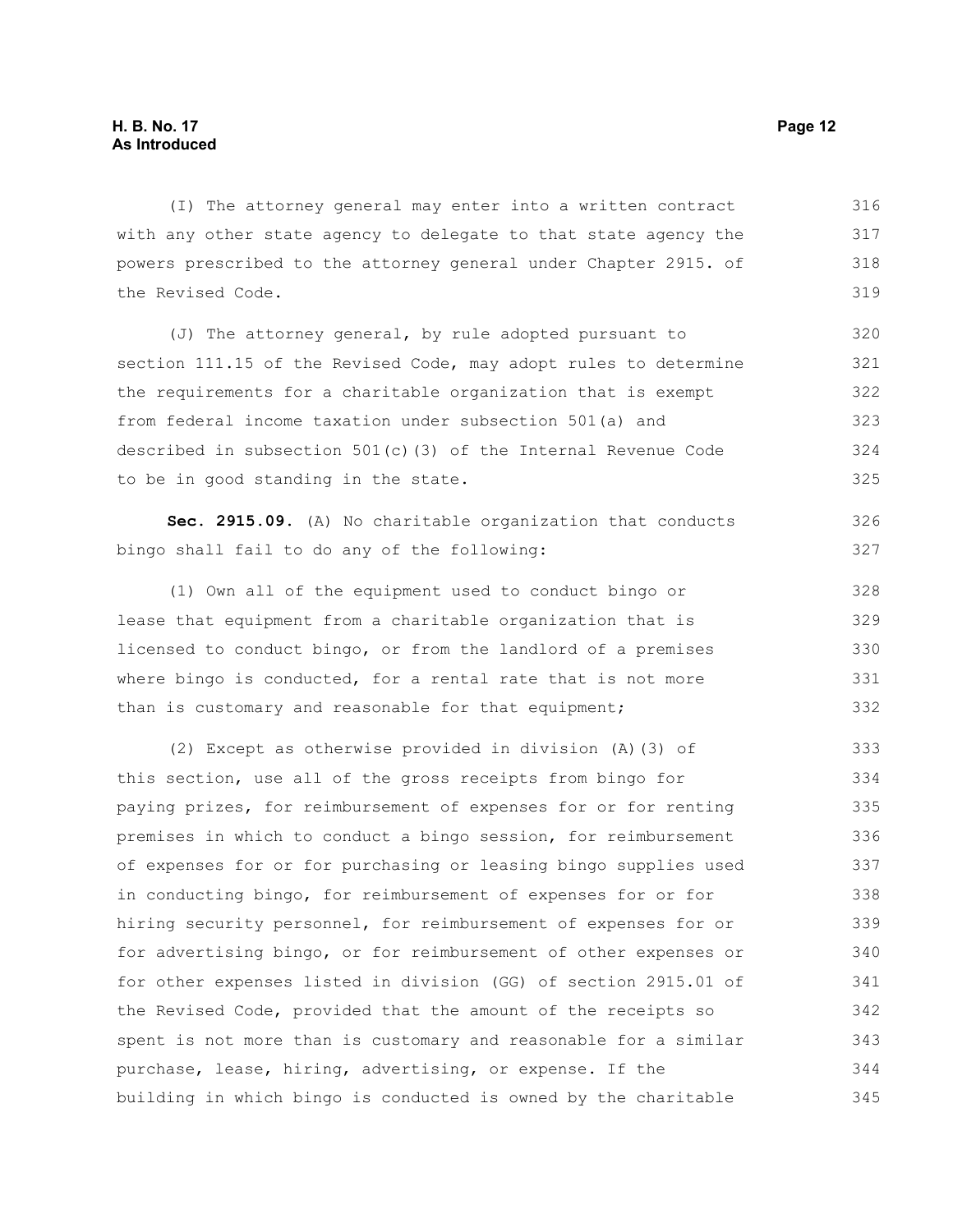#### **H. B. No. 17 Page 13 As Introduced**

organization conducting bingo and the bingo conducted includes a form of bingo described in division (O)(1) of section 2915.01 of the Revised Code, the charitable organization may deduct from the total amount of the gross receipts from each session a sum equal to the lesser of six hundred dollars or forty-five per cent of the gross receipts from the bingo described in that division as consideration for the use of the premises. 346 347 348 349 350 351 352

(3) Use, or give, donate, or otherwise transfer, all of the net profit derived from bingo, other than instant bingo, for a charitable purpose listed in its license application and described in division (V) of section 2915.01 of the Revised Code, or distribute all of the net profit from the proceeds of the sale of instant bingo as stated in its license application and in accordance with section 2915.101 of the Revised Code. 353 354 355 356 357 358 359

(B) No charitable organization that conducts a bingo game described in division (O)(1) of section 2915.01 of the Revised Code shall fail to do any of the following:

(1) Conduct the bingo game on premises that are owned by the charitable organization, on premises that are owned by another charitable organization and leased from that charitable organization for a rental rate not in excess of the lesser of six hundred dollars per bingo session or forty-five per cent of the gross receipts of the bingo session, on premises that are leased from a person other than a charitable organization for a rental rate that is not more than is customary and reasonable for premises that are similar in location, size, and quality but not in excess of four hundred fifty dollars per bingo session, or on premises that are owned by a person other than a charitable organization, that are leased from that person by another charitable organization, and that are subleased from 363 364 365 366 367 368 369 370 371 372 373 374 375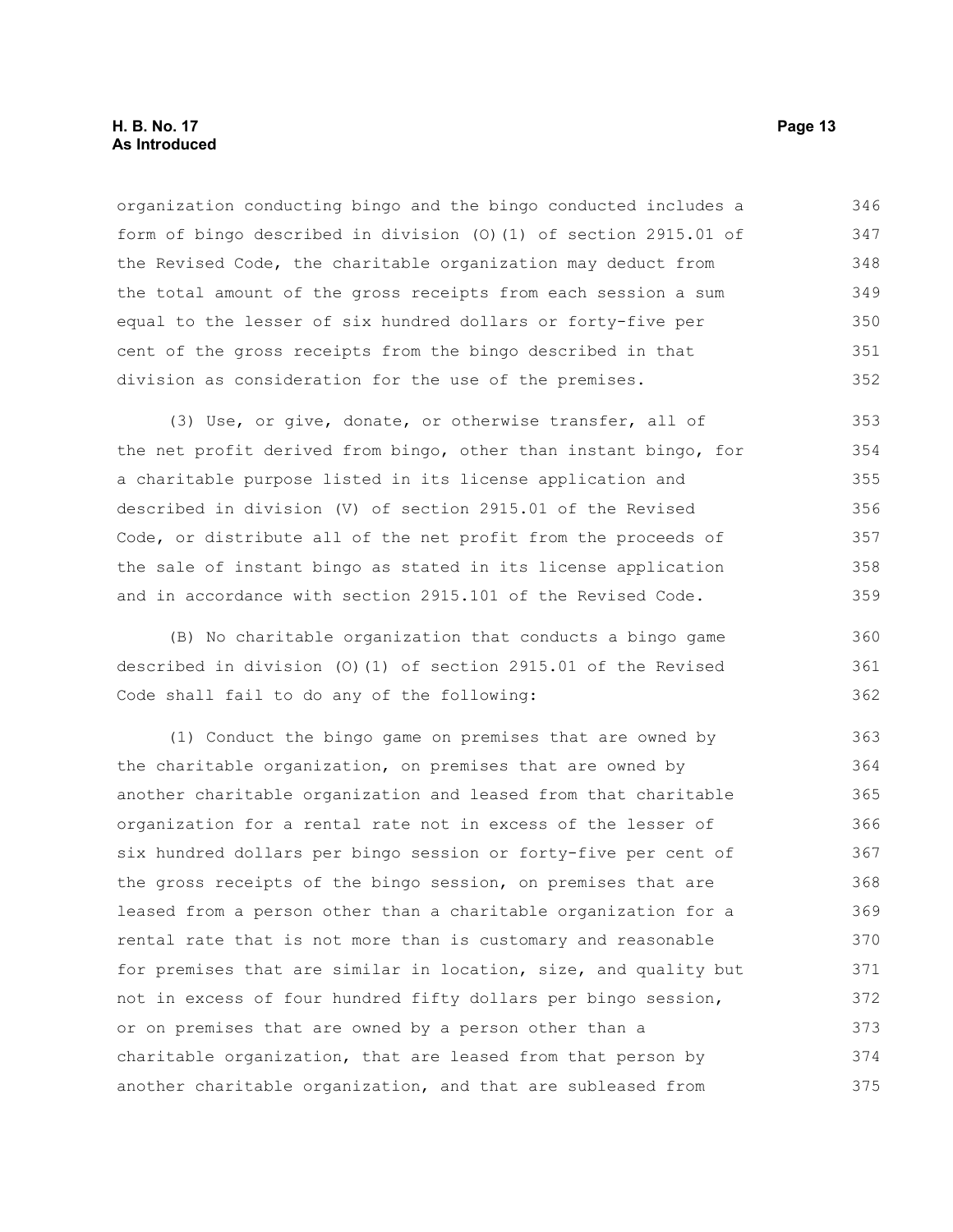#### **H. B. No. 17 Page 14 As Introduced**

that other charitable organization by the charitable organization for a rental rate not in excess of four hundred fifty dollars per bingo session. No charitable organization is required to pay property taxes or assessments on premises that the charitable organization leases from another person to conduct bingo sessions. If the charitable organization leases from a person other than a charitable organization the premises on which it conducts bingo sessions, the lessor of the premises shall provide the premises to the organization and shall not provide the organization with bingo game operators, security personnel, concessions or concession operators, bingo supplies, or any other type of service. A charitable organization shall not lease or sublease premises that it owns or leases to more than three other charitable organizations per calendar week for conducting bingo sessions on the premises. A person that is not a charitable organization shall not lease premises that it owns, leases, or otherwise is empowered to lease to more than three charitable organizations per calendar week for conducting bingo sessions on the premises. In no case shall more than nine bingo sessions be conducted on any premises in any calendar week. (2) Display its license conspicuously at the premises where the bingo session is conducted; (3) Conduct the bingo session in accordance with the definition of bingo set forth in division (O)(1) of section 2915.01 of the Revised Code. (C) No charitable organization that conducts a bingo game 376 377 378 379 380 381 382 383 384 385 386 387 388 389 390 391 392 393 394 395 396 397 398 399 400 401

(1) Pay any compensation to a bingo game operator for operating a bingo session that is conducted by the charitable 404 405

described in division (O)(1) of section 2915.01 of the Revised

Code shall do any of the following: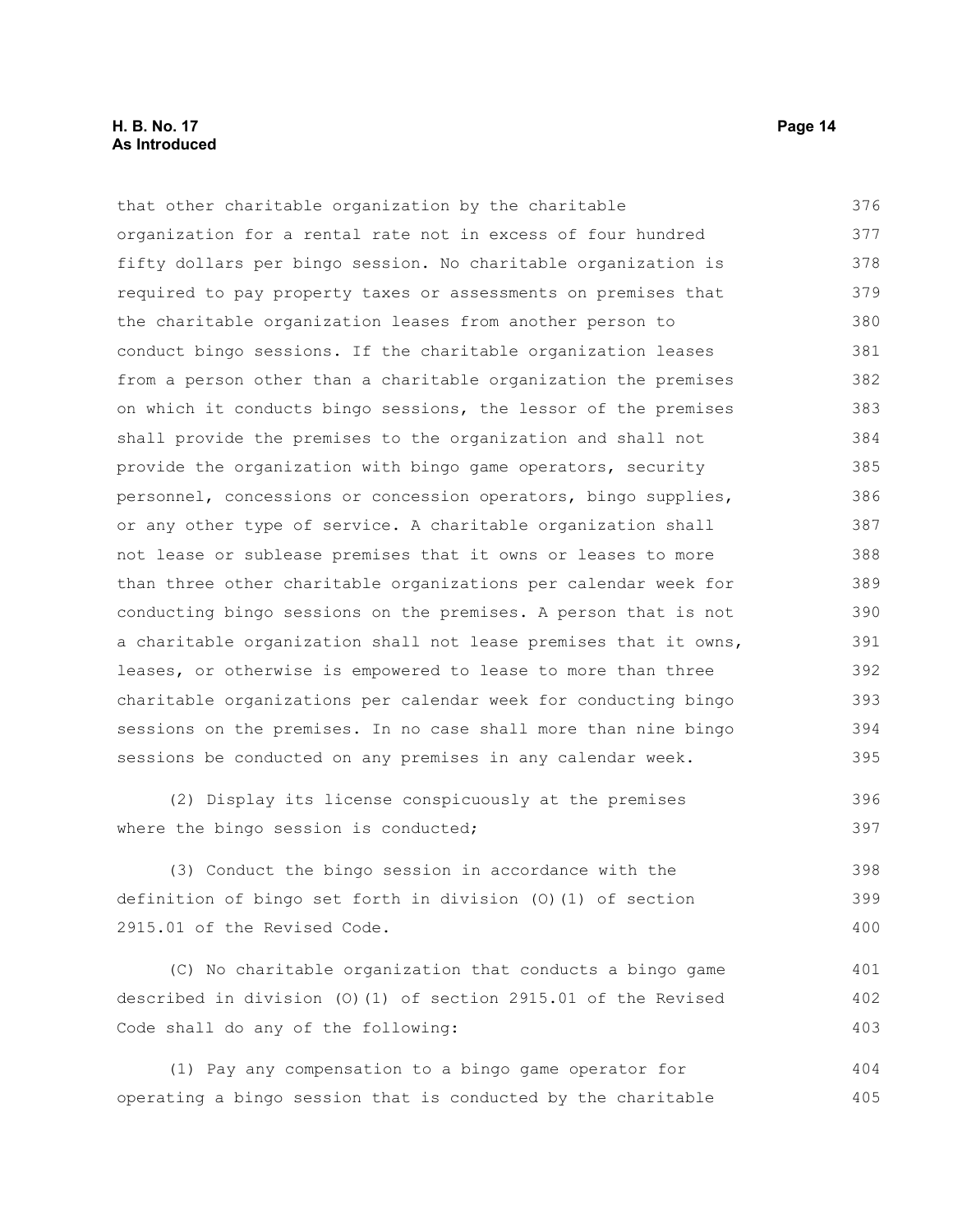#### **H. B. No. 17 Page 15 As Introduced**

organization or for preparing, selling, or serving food or beverages at the site of the bingo session, permit any auxiliary unit or society of the charitable organization to pay compensation to any bingo game operator who prepares, sells, or serves food or beverages at a bingo session conducted by the charitable organization, or permit any auxiliary unit or society of the charitable organization to prepare, sell, or serve food or beverages at a bingo session conducted by the charitable organization, if the auxiliary unit or society pays any compensation to the bingo game operators who prepare, sell, or serve the food or beverages; (2) Pay consulting fees to any person for any services performed in relation to the bingo session; (3) Pay concession fees to any person who provides refreshments to the participants in the bingo session; (4) Except as otherwise provided in division (C)(4) of this section, conduct more than three bingo sessions in any seven-day period. A volunteer firefighter's organization or a volunteer rescue service organization that conducts not more than five bingo sessions in a calendar year may conduct more than three bingo sessions in a seven-day period after notifying the attorney general when it will conduct the sessions. (5) Pay out more than six thousand dollars in prizes for bingo games described in division (O)(1) of section 2915.01 of the Revised Code during any bingo session that is conducted by the charitable organization. "Prizes" does not include awards 406 407 408 409 410 411 412 413 414 415 416 417 418 419 420 421 422 423 424 425 426 427 428 429 430 431

(6) Conduct a bingo session at any time during the eighthour period between two a.m. and ten a.m., at any time during, 433 434

from the conduct of instant bingo.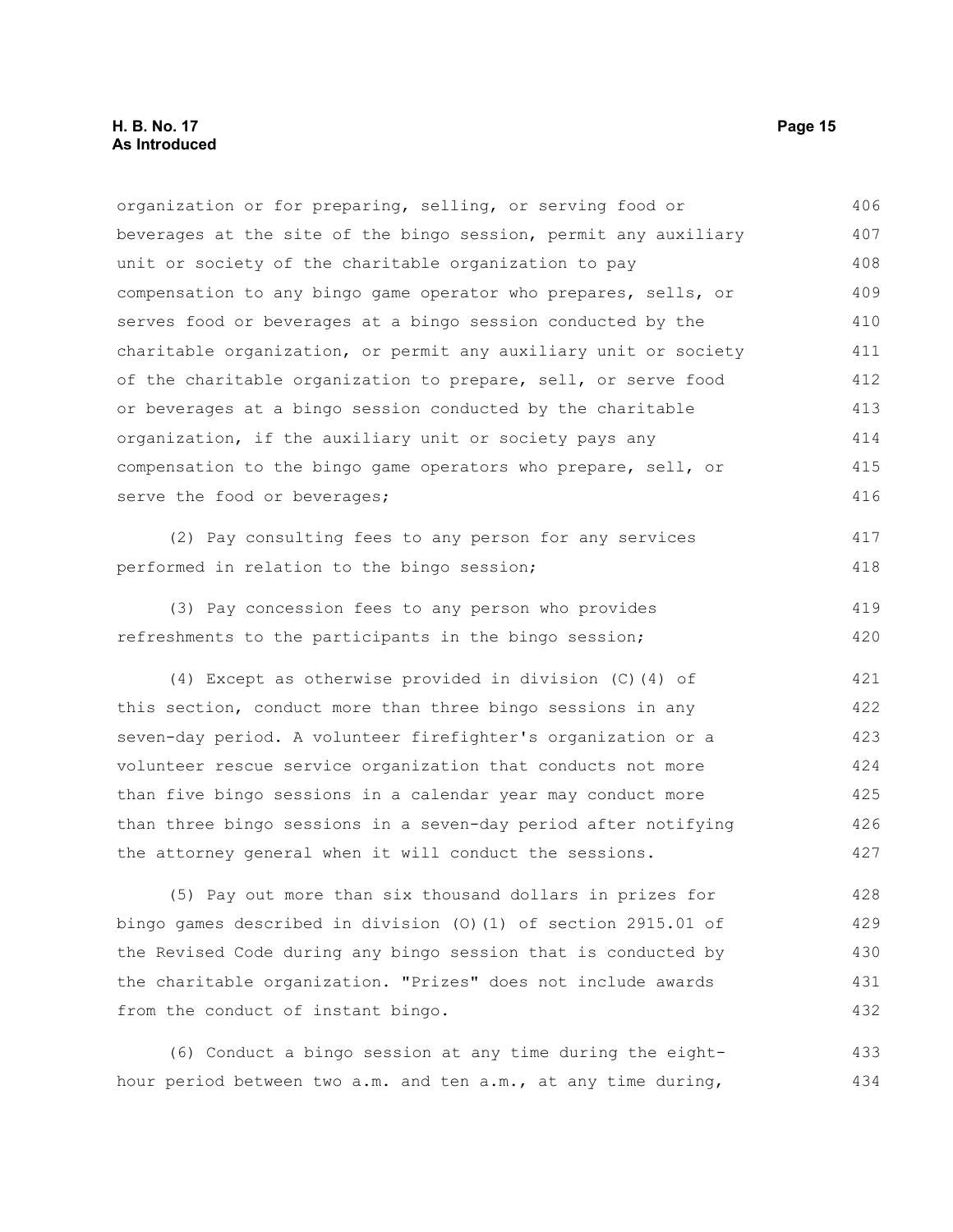or within ten hours of, a bingo game conducted for amusement only pursuant to section 2915.12 of the Revised Code, at any premises not specified on its license, or on any day of the week or during any time period not specified on its license. Division (A)(6) of this section does not prohibit the sale of instant bingo tickets beginning at nine a.m. for a bingo session that begins at ten a.m. If circumstances make it impractical for the charitable organization to conduct a bingo session at the premises, or on the day of the week or at the time, specified on its license, or if a charitable organization wants to conduct bingo sessions on a day of the week or at a time other than the day or time specified on its license, the charitable organization may apply in writing to the attorney general for an amended license pursuant to division (F) of section 2915.08 of the Revised Code. A charitable organization may apply twice in each calendar year for an amended license to conduct bingo sessions on a day of the week or at a time other than the day or time specified on its license. A charitable organization licensed to conduct instant bingo at a bingo session or instant bingo other than at a bingo session on five or fewer days in a calendar year may apply for an amended license up to five times per calendar year to amend the days, times, or premises specified on its license. If the amended license is granted, the organization may conduct bingo sessions at the premises, on the day of the week, and at the time specified on its amended license. (7) Permit any person whom the charitable organization 435 436 437 438 439 440 441 442 443 444 445 446 447 448 449 450 451 452 453 454 455 456 457 458 459 460 461

knows, or should have known, is under the age of eighteen to work as a bingo game operator; 462 463

(8) Permit any person whom the charitable organization knows, or should have known, has been convicted of a felony or 464 465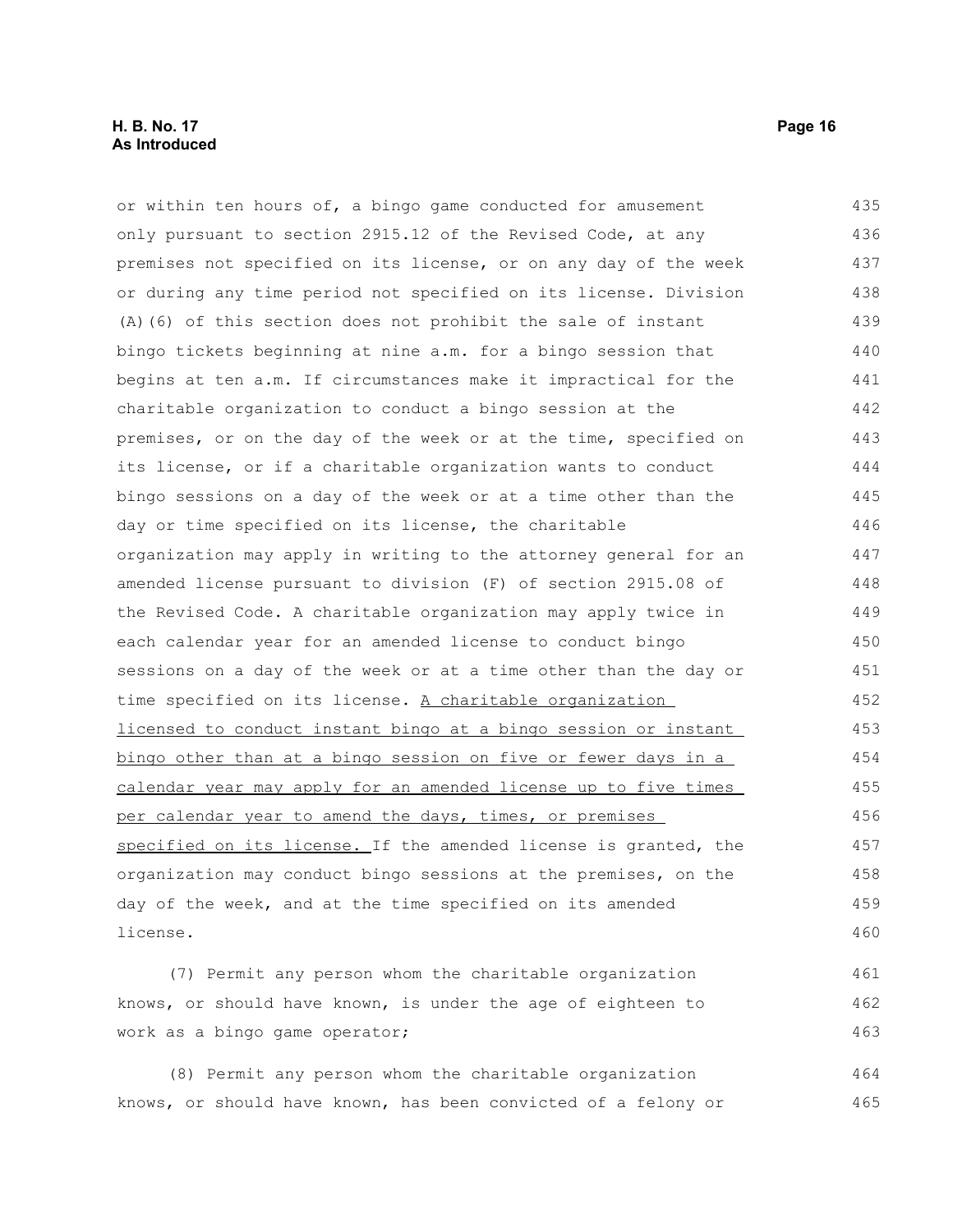gambling offense in any jurisdiction to be a bingo game operator; (9) Permit the lessor of the premises on which the bingo session is conducted, if the lessor is not a charitable organization, to provide the charitable organization with bingo game operators, security personnel, concessions, bingo supplies, or any other type of service; (10) Purchase or lease bingo supplies from any person except a distributor issued a license under section 2915.081 of the Revised Code; (11)(a) Use or permit the use of electronic bingo aids except under the following circumstances: (i) For any single participant, not more than ninety bingo faces can be played using an electronic bingo aid or aids. (ii) The charitable organization shall provide a participant using an electronic bingo aid with corresponding paper bingo cards or sheets. (iii) The total price of bingo faces played with an electronic bingo aid shall be equal to the total price of the same number of bingo faces played with a paper bingo card or sheet sold at the same bingo session but without an electronic bingo aid. (iv) An electronic bingo aid cannot be part of an electronic network other than a network that includes only bingo aids and devices that are located on the premises at which the bingo is being conducted or be interactive with any device not located on the premises at which the bingo is being conducted. (v) An electronic bingo aid cannot be used to participate 466 467 468 469 470 471 472 473 474 475 476 477 478 479 480 481 482 483 484 485 486 487 488 489 490 491 492 493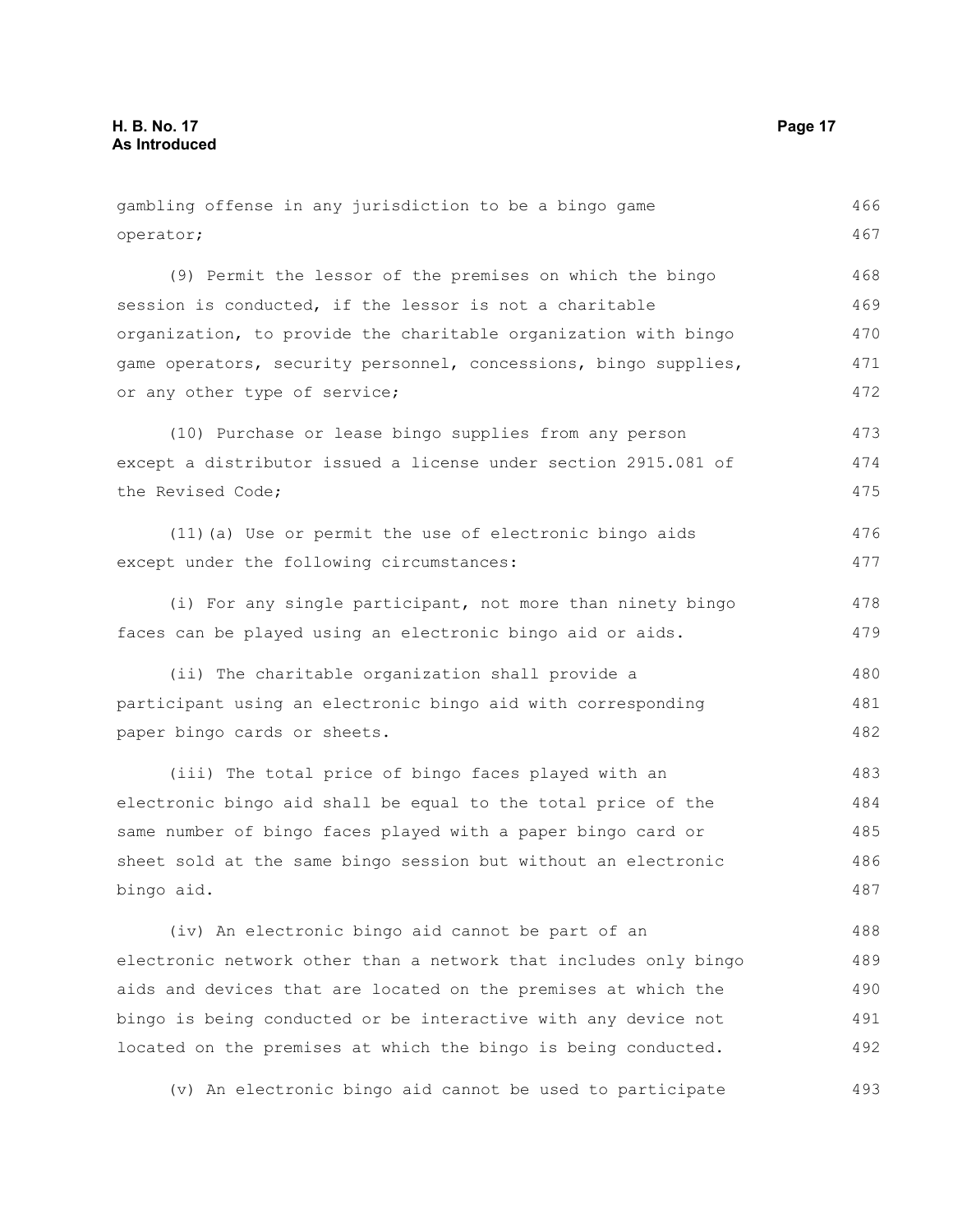#### **H. B. No. 17 Page 18 As Introduced**

in bingo that is conducted at a location other than the location at which the bingo session is conducted and at which the electronic bingo aid is used. 494 495 496

(vi) An electronic bingo aid cannot be used to provide for the input of numbers and letters announced by a bingo caller other than the bingo caller who physically calls the numbers and letters at the location at which the bingo session is conducted and at which the electronic bingo aid is used. 497 498 499 500 501

(b) The attorney general may adopt rules in accordance with Chapter 119. of the Revised Code that govern the use of electronic bingo aids. The rules may include a requirement that an electronic bingo aid be capable of being audited by the attorney general to verify the number of bingo cards or sheets played during each bingo session. 502 503 504 505 506 507

(12) Permit any person the charitable organization knows, or should have known, to be under eighteen years of age to play bingo described in division (O)(1) of section 2915.01 of the Revised Code.

(D)(1) Except as otherwise provided in division (D)(3) of this section, no charitable organization shall provide to a bingo game operator, and no bingo game operator shall receive or accept, any commission, wage, salary, reward, tip, donation, gratuity, or other form of compensation, directly or indirectly, regardless of the source, for conducting bingo or providing other work or labor at the site of bingo during a bingo session. 512 513 514 515 516 517 518

(2) Except as otherwise provided in division (D)(3) of this section, no charitable organization shall provide to a bingo game operator any commission, wage, salary, reward, tip, donation, gratuity, or other form of compensation, directly or 519 520 521 522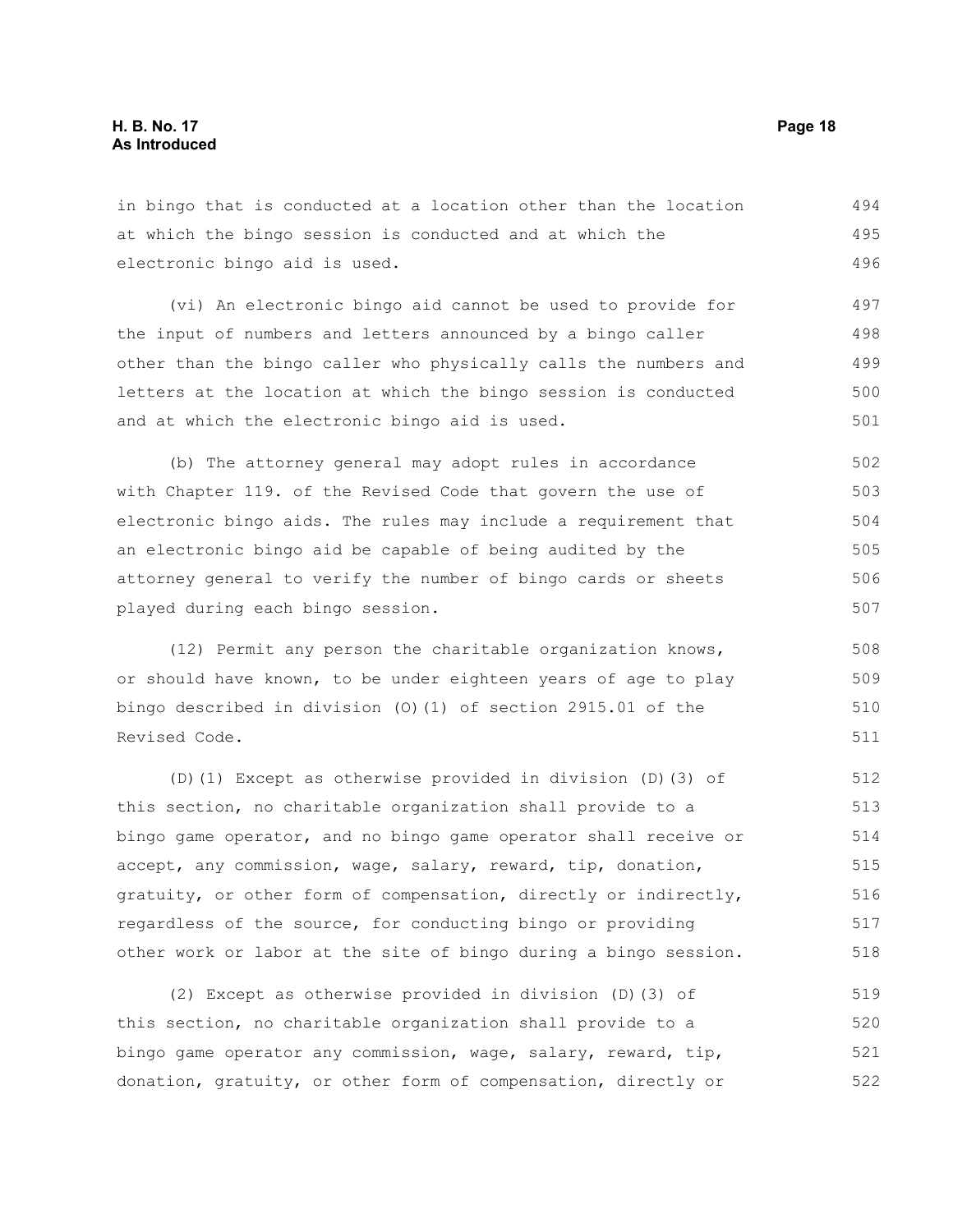indirectly, regardless of the source, for conducting instant bingo other than at a bingo session at the site of instant bingo other than at a bingo session. 523 524 525

(3) Nothing in division (D) of this section prohibits an employee of a fraternal organization, veteran's organization, or sporting organization from selling instant bingo tickets or cards to the organization's members or invited guests, as long as no portion of the employee's compensation is paid from any receipts of bingo. 526 527 528 529 530 531

(E) Notwithstanding division (B)(1) of this section, a charitable organization that, prior to December 6, 1977, has entered into written agreements for the lease of premises it owns to another charitable organization or other charitable organizations for the conducting of bingo sessions so that more than two bingo sessions are conducted per calendar week on the premises, and a person that is not a charitable organization and that, prior to December 6, 1977, has entered into written agreements for the lease of premises it owns to charitable organizations for the conducting of more than two bingo sessions per calendar week on the premises, may continue to lease the premises to those charitable organizations, provided that no more than four sessions are conducted per calendar week, that the lessor organization or person has notified the attorney general in writing of the organizations that will conduct the sessions and the days of the week and the times of the day on which the sessions will be conducted, that the initial lease entered into with each organization that will conduct the sessions was filed with the attorney general prior to December 6, 1977, and that each organization that will conduct the sessions was issued a license to conduct bingo games by the attorney general prior to December 6, 1977. 532 533 534 535 536 537 538 539 540 541 542 543 544 545 546 547 548 549 550 551 552 553